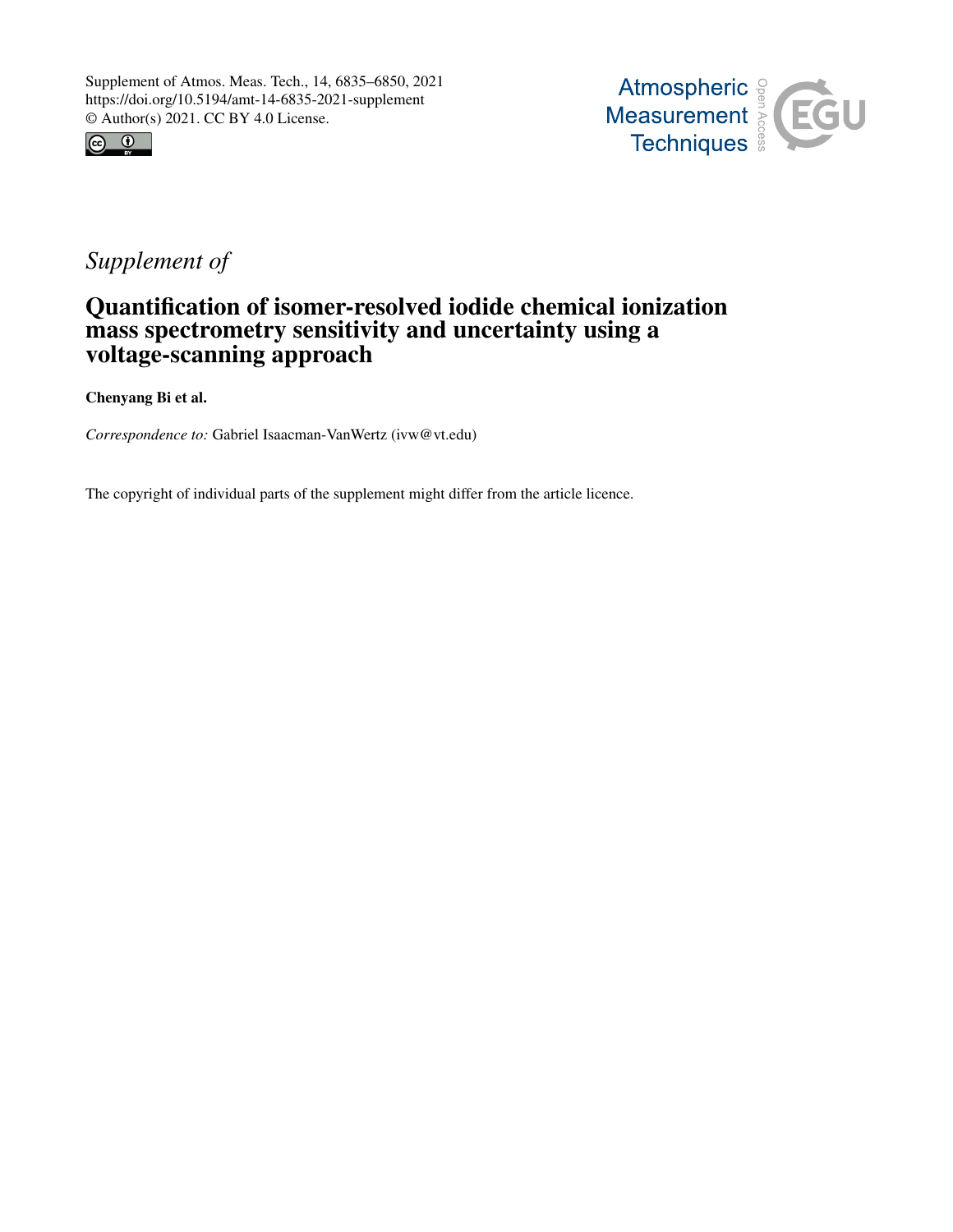#### **Unit conversion from ions/mole/million reagent ions to cps/ppt/million reagent ions**

We convert the sensitivity measured by the TAG-CIMS/FID to a direct-air-sampling CIMS operating at an assumed condition (2 slpm sampling flow rate; 2 slpm reagent ion flow rate; and 100 mbar ion-molecule reactor (IMR) pressure; and 293K ambient temperature) to help understand the data presented.

The typical unit for CIMS sensitivity,  $S<sup>typ</sup>$ , is ions per second per million reagent ions per ppt, or cps/ppt/million reagent ions, which can be written as:

$$
S^{typ} = \frac{i_X}{i_P} \times \frac{1}{t} \times \frac{n_{M,samp}}{10^{12} n_{X,samp}} \tag{1}
$$

where  $i_X/i_P$  is the normalized ion count, i.e., number of ions from the analyte X ratioed to the number of ions of primary reagent ions (in millions), which is usually reported per unit time, *t* (typically 1 second). The term on the rate is the number of moles of sample flow, *nM,samp*, per trillion moles X in the sample, *nX,samp*, which is equivalent to ppt-1 . We can multiple both sides of the equation by volumetric flow rate of the sample, *Qsamp*, which can be written as a volume, *Vsamp*, of flow being sampled per unit time (units of standard  $\text{cm}^3\text{/s}$ ):

$$
\frac{1}{Q_{samp}} S^{typ} = \frac{i_X}{i_P} \times \frac{1}{t} \times \frac{n_{M,samp}}{10^{12} n_{X,samp}} \times \frac{t}{V_{samp}}
$$
(2)

This can be re-arranged and simplified as:

$$
\frac{10^{12}}{Q_{samp}} S^{typ} = \frac{i_X}{i_P} \times \frac{1}{n_{X,samp}} \times \frac{n_{M,samp}}{V_{samp}}
$$
(3)

The right-most term is the molar density of sample flow, which can be adjusted by Avogadro's number, *AV*, to yield number density, *[M]samp,* (units of molecules/cm<sup>3</sup> ):

$$
\frac{10^{12}}{Q_{samp}} S^{typ} = \frac{i_X}{i_P} \times \frac{1}{n_{X,samp}} \times \frac{[M]_{samp}}{A_V}
$$
(4)

Re-arranged, we see that:

$$
\frac{10^{12} A_V}{Q_{samp}[M]_{samp}} S^{typ} = \frac{\frac{i_X}{i_P}}{n_{X,samp}} \tag{5}
$$

The right-hand of this equation is normalized ions per moles, which is a unit of sensitivity conducive to GC analyses, *S GC* . These two sensitivity units can thus be converted as:

$$
S^{typ} = \frac{Q_{samp} [M]_{samp}}{10^{12} A_V} S^{GC} \tag{6}
$$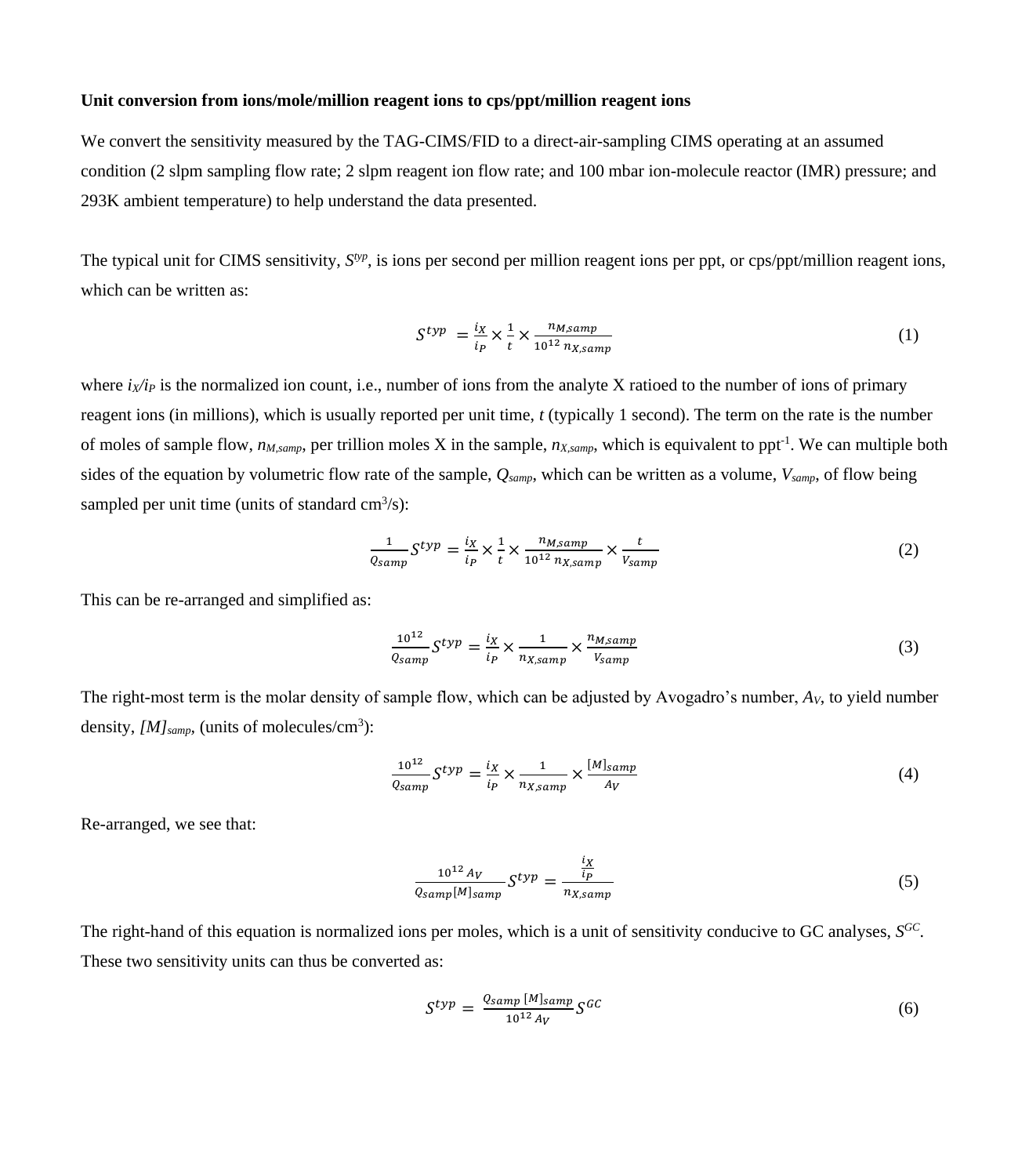Assuming a typical sample flow of approximately room temperature ambient air  $([M]_{\text{samp}} = 2.5 \times 10^{19} \text{ molec/cm}^3)$  and a sample flow,  $Q_{\text{samp}}$ , of 2 slpm (33.3 cm<sup>3</sup>/s, standard), the conversion is  $\frac{s^{typ}}{s^{GC}} = 1.4 \times 10^{-15}$ . This is the conversion factor used to relate the left and right axis of Figure 3-5 though it is dependent on operating conditions.

#### **Calculation of maximum sensitivity**

The maximum kinetically limited sensitivity in units of cps/ppt/million reagent ions,  $S_{kin}^{typ}$ , was calculated using equation S1-3 described by Isaacman-Vanwertz et al.,  $(2018)$ , adjusted by a factor of  $10<sup>6</sup>$  to provide units of per million reagent ions:

$$
S_{kin}^{typ} = \frac{10^6 [M]_{IMR} f k_{coll} t_{IMR}}{10^{12}}
$$
 (7)

Where  $[M]_{IMR}$  is the number density in the IMR, calculated as  $[M]_{IMR} = 2.5 \times 10^{18}$  molec/cm<sup>3</sup> at 100 mbar. The collisional rate,  $k_{coll}$ , between the analyte molecule and the reagent ion is assumed to be  $1 \times 10^{-9}$  cm<sup>3</sup> molec<sup>-1</sup> s<sup>-1</sup>.

Sensitivity is dependent in part on the fraction, *f*, of total flow in the IMR consisting of sample, calculated as:

$$
f = \frac{Q_{samp}^0}{Q_{samp}^0 + Q_{reag}^0} \tag{8}
$$

the ratio of sample flow rate to the total flow rate (i.e., sample  $+$  reagent flows) entering the IMR, where  $0$  superscript denotes that both flows are referenced to a standard temperature and pressure. Under these conditions ( $Q_{samp}^0$  0.7 sccm and  $Q_{reag}^0$  = 2000 sccm),  $f$  = 3.50×10<sup>-4</sup>.

Collisions occur throughout the residence time in the IMR, *tIMR*, which can be calculated as the time the total volumetric flow takes to sweep the physical volume of the IMR,  $V_{IMR}$ , at the adjusted from standard pressure  $(P^0)$  to the operating pressure of the IMR, *PIMR*:

$$
t_{IMR} = \frac{V_{IMR}}{(Q_{samp}^0 + Q_{reag}^0) \frac{P^0}{P_{IMR}}}
$$
\n
$$
\tag{9}
$$

Because ratios of pressure are proportional to ratios of number density, this equation can be re-written in terms of standard and IMR number density:

$$
t_{IMR} = \frac{V_{IMR}}{(Q_{samp}^0 + Q_{reag}^0) \frac{[M]^0}{[M]_{IMR}}}
$$
(10)

The residence time of molecules in the IMR,  $t_{IMR}$ , is calculated as 0.14 s based on a pressure of 100 mbar and a volume of 47 cm<sup>3</sup>.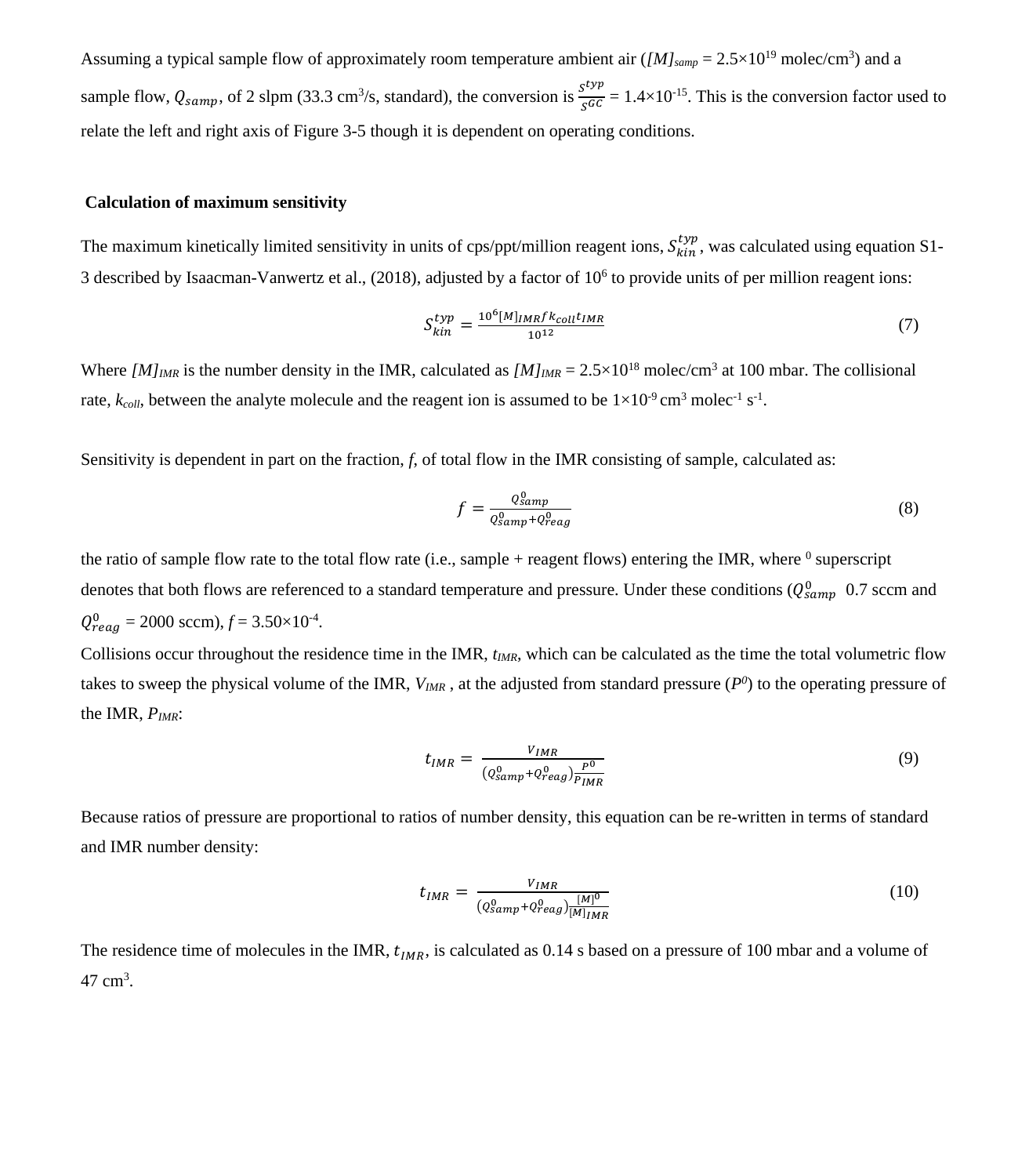The kinetically limited maximum sensitivity can be calculated in units of ions per mole per million reagent ions by combining Eqs. 6 and 7:

$$
S_{kin}^{GC} = \frac{10^6 [M]_{IMR} f k_{coll} t_{IMR} A_V}{Q_{samp} [M]_{samp}}
$$
\n(11)

Both *Q*samp and *[M]samp* are proportional to temperature and pressure, so the denominator of this equation is equivalent to moles/time,  $\frac{V_{samp}}{t}$  $\frac{amp}{t} \times \frac{n_{M,samp}}{V_{samp}}$  $\frac{M,samp}{V_{Samp}} = \frac{n_{M,samp}}{t}$  $\frac{sump}{t}$  (i.e., mass flow rate). This is useful, as it implies that the kinetic sensitivity is independent of the pressure and temperature of the GC effluent, which varies throughout the GC run. For use in this equation, both terms can consequently be adjusted to standard temperature and pressure,  $Q_{samp}^0$  and  $[M]^0$ :

$$
S_{kin}^{GC} = \frac{10^6 [M]_{IMR} f k_{coll} t_{IMR} A_V}{Q_{Samp}^0 [M]^0}
$$
\n(12)

Substituting Eqs. 8 and 10 into 12, a complete description of kinetically limited maximum sensitivity in GC-conducive units can be obtained:

$$
S_{kin}^{GC} = \frac{10^6 ([M]_{IMR})^2 k_{coll} V_{IMR} A_V}{([M]^{0})^2 (Q_{samp}^0 + Q_{reag}^0)^2}
$$
(13)

Using the same proportionality between pressure and number density, this can be simplified as:

$$
S_{kin}^{GC} = 10^6 k_{coll} V_{IMR} A_V \left(\frac{P_{IMR}}{P^0}\right)^2 \left(Q_{samp}^0 + Q_{reag}^0\right)^{-2} \tag{14}
$$

Under GC-CIMS operation,  $Q_{\text{ samp}}^0 = 0.7$  sccm (0.012 cm<sup>3</sup>/s),  $Q_{\text{req}}^0 = 2000$  sccm (33.3 cm<sup>3</sup>/s), and  $P_{\text{IMR}} = 100$  mbar, so  $S_{kin}^{GC} = 2.5 \times 10^{17}$  ions/mole/million reagent ions. Using the same instrument design, Isaacman-Vanwertz et al., (2018) found the experimentally observed maximum sensitivity to be a factor of 4 lower than calculated kinetically-limited sensitivity, so we estimate that the maximum sensitivity is within the range from  $6.4 \times 10^{16}$  to  $2.5 \times 10^{17}$  ions/mole/million reagent ions.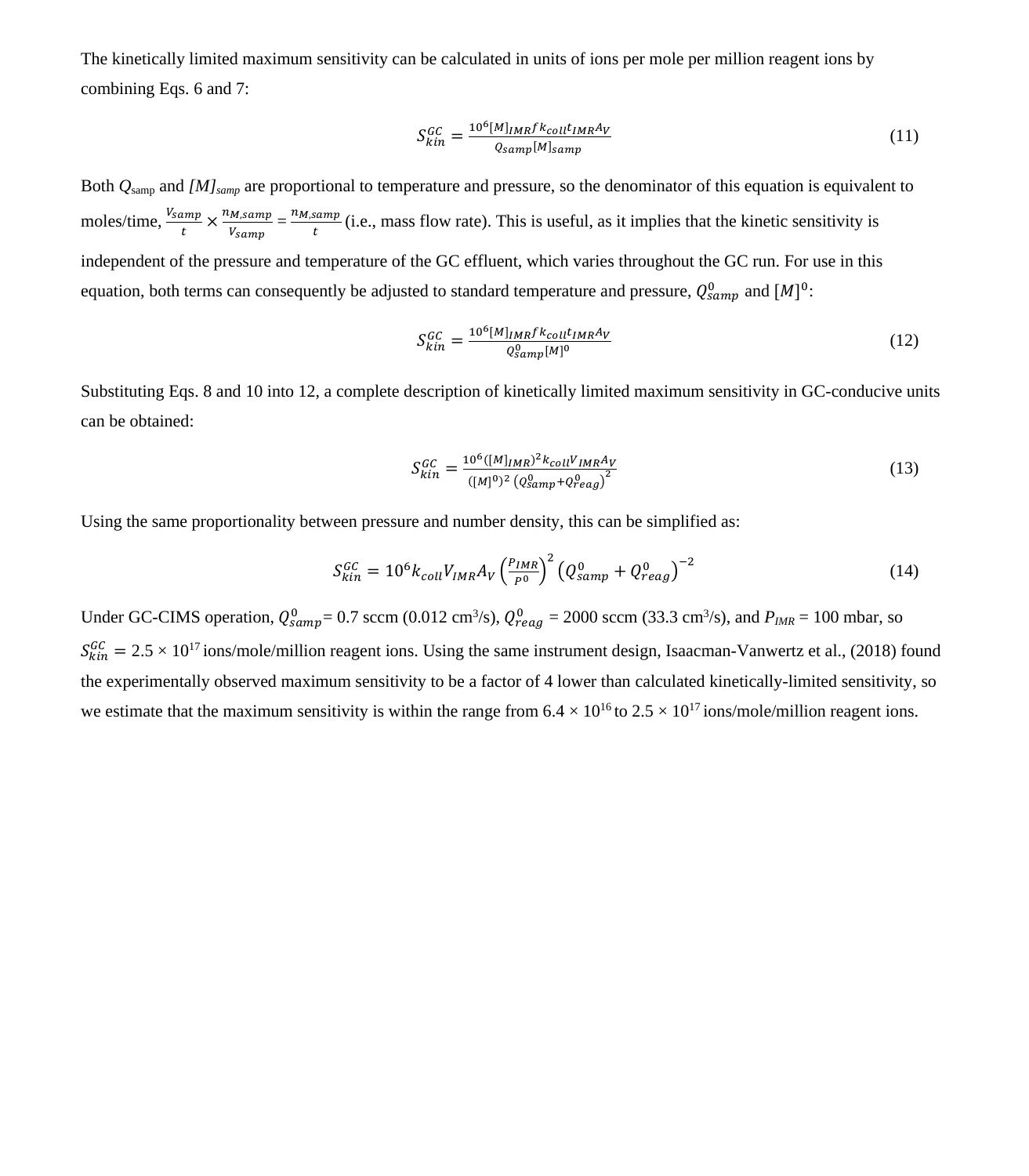These values translate into  $S_{kin}^{typ} = 90$  to 350 cps/ppt/million reagent ions using unit conversion described in Eq. 6. However, we note that is higher than actual kinetically-limited sensitivity calculated under typical ambient operating conditions,  $(Q_{samp}^0=2000 \text{ sccm})$  because in the GC-CIMS, there is more time for reaction in the IMR due to lower sample flows  $(Q_{\text{samp}}^0 = 0.7 \text{ sccm})$ . Under typical ambient operating conditions at the IMR pressure used,  $Q_{\text{samp}}^0 = 2000 \text{ sccm}$  should be used instead in Eq. 14. After unit conversion using Eq. 6,  $S_{kin}^{typ} = 88$  cps/ppt/million reagent ions (Eq. 7).



**Figure S1**. Comparison of CIMS and FID peaks at different OH exposure levels for a) Compound 4 and b) Compound 3.

### **Calculation of dV<sup>50</sup> of a mixture of isomers**

When a formula has a mixture of multiple isomers with varying signals, the true  $dV_{50}$  of the formula should be obtained using the sigmoid fit of the summed signal fraction remaining versus dV. However, to simplify the calculation of formulabased  $dV_{50}$ , this study applied signal-weighted average of  $dV_{50}$  of each isomers to obtain the  $dV_{50}$  of a formula. Here, we demonstrate this signal-weighted  $dV_{50}$  is a good approximation of the true  $dV_{50}$  using simulated data.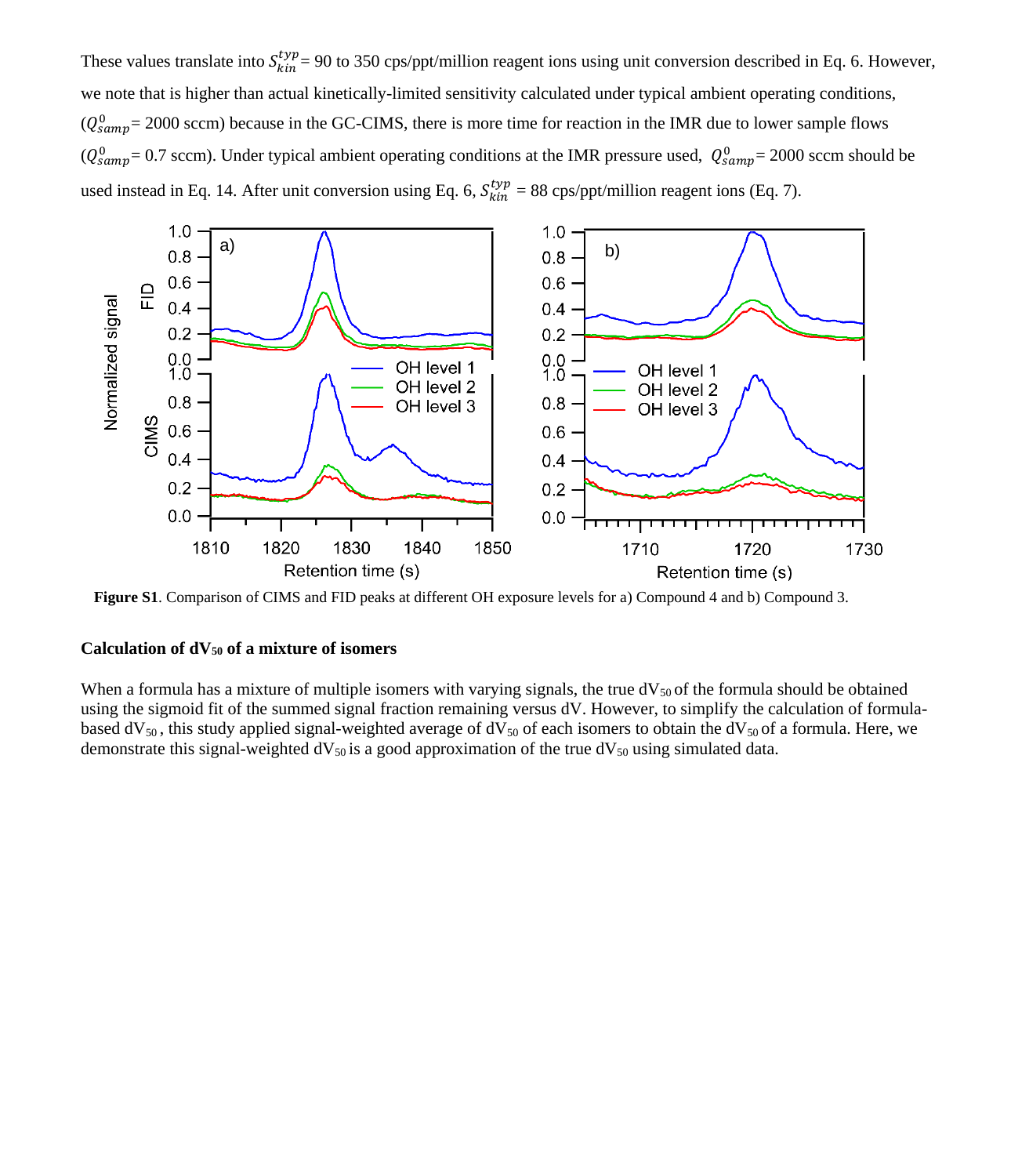

**Figure S2.** Simulated sigmoid fits of two isomers.

In Figure S2, we examine simulated sigmoid voltage scanning curves of two isomers within a formula ("red" and "blue") described by representative randomly selected coefficients. The signal fraction remaining  $(SFR^{dV_i}_{formula})$  of the formula (i.e., the sum of the two isomers) at a given voltage setting (*dVi* would described by the signal weighted average of the two curves:

$$
SFR_{formula}^{dV_i} = \frac{s_{red}^{base}(s_{FR}^{dV_i}) + s_{blue}^{base}(s_{FR}^{dV_i})}{(s_{red}^{base} + s_{blue}^{base})}
$$
(15)

Where  $S_{red}^{base}$  and  $S_{blue}^{base}$  are signal of the two isomers at baseline voltages;  $SFR_X^{dV_i}$  is the signal fraction remaining of each isomer at a given voltage setting.

Using Eq. 15, the expected sigmoidal curve can be obtained describing signal fraction remaining of the combined isomers for a given ratio of isomers. In other words, a signal fraction remaining curve can be generated for the formula by summing the two isomers at their given ratio. Rather than solving for  $dV_{50}$  analytically (which may get complex for multiple isomers), the combined curve can be fit with a sigmoidal function to calculate the "true  $dV_{50}$ " that would be observed for the formula. This can be compared to the "signal-weighted  $dV_{50}$ " calculated as the signal-weighted average of the dV50 of the two isomers. Numerical solutions for two isomers are presented here to determine the accuracy of using a simplified signalweighted  $dV_{50}$  approach, across two orders of magnitude of relative ratio.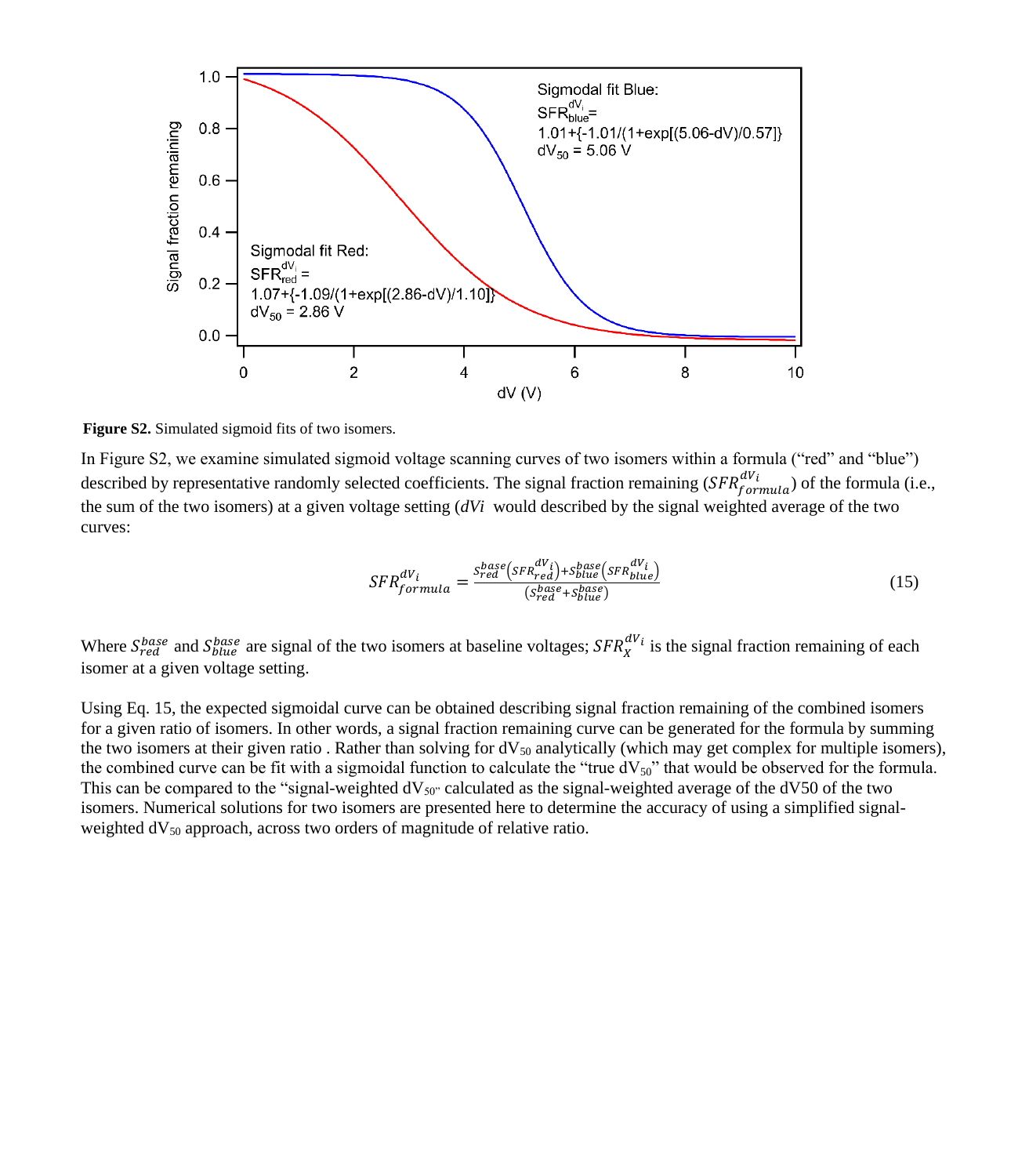

**Figure S3.** The distribution of a) true  $dV_{50}$  and b) signal-weighted  $dV_{50}$  of the formula with varying isomer abundance.



Relative abundance of isomer Red vesus Blue

Figure S4. Comparison of true dV<sub>50</sub> and signal-weighted dV<sub>50</sub>. The curve colored with red shows signals dominated by isomer Red while the blue section suggest that signals are dominated by isomer Blue. Color scale is logarithmic.

An arbitrary signal from 0-100 is assigned each to the "red" and "blue" isomers, implying two orders of magnitude differences in signals of the two isomers at baseline voltage. From Figure S3 it is clear that the signal-weighted  $dV_{50}$  is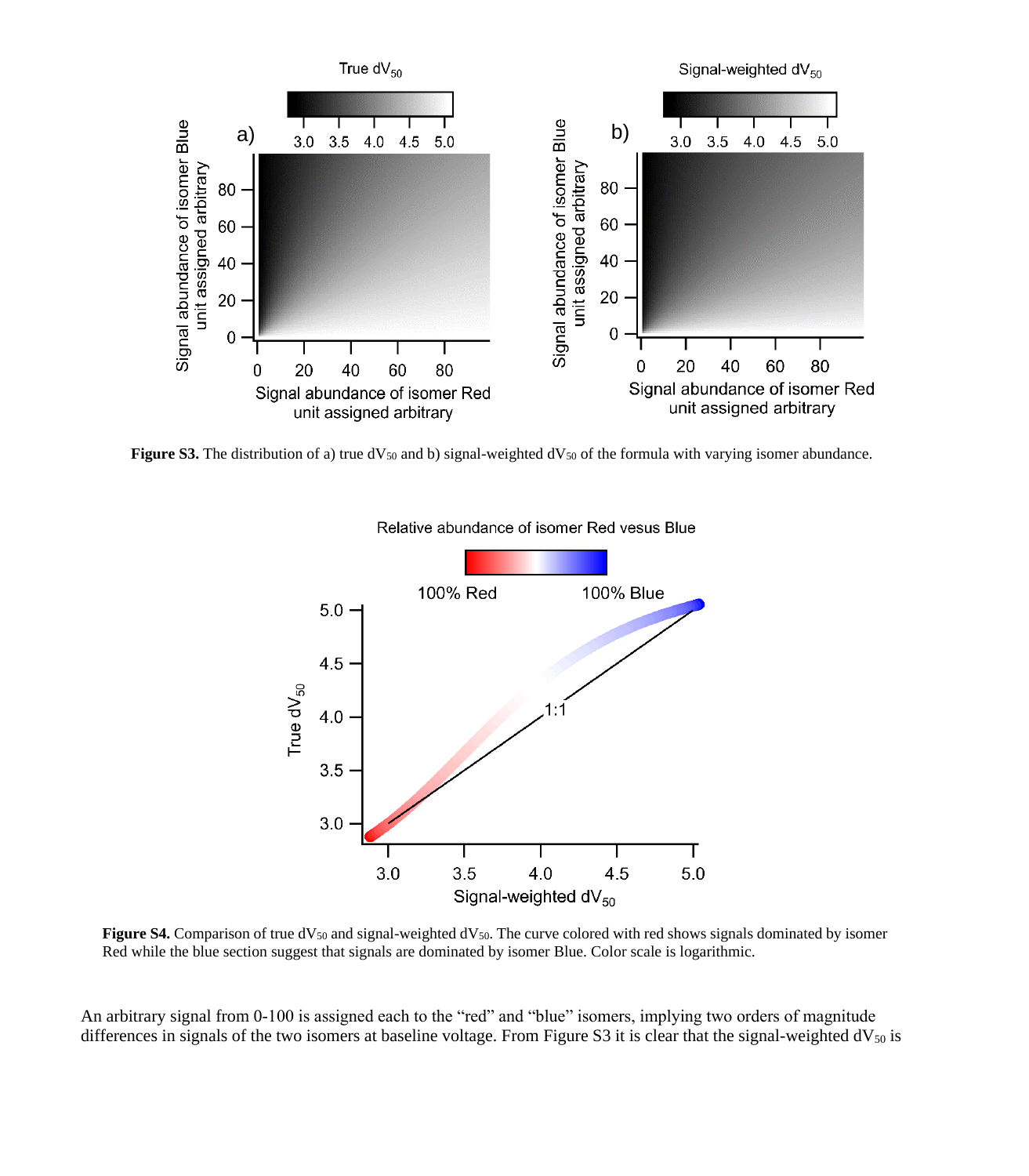similar to the true  $dV_{50}$  (calculated from sigmoid fit of Eq 15) under the two orders of magnitude variance in isomer abundance. The difference between true and signal-weighted  $dV_{50}$  (i.e. Figure S3a vs. S3b) is shown in Figure S4 as a function of the relative ratio of the isomers. When the signals of the two isomers are roughly equal (white region in the colored curved), the deviation reaches the maximum, but is still well within 10% and an absolute value of <0.5 V. On average, the deviation is only a few percent. This deviation is lower than the threshold of maximum relative standard deviation of  $dV_{50}$  in duplicated samples, and is generally within the uncertainty of most fits, so is unlikely to contribute substantial uncertainty.



**Figure S5.** The average (a) absolute and (b) relative deviation of the true true  $dV_{50}$  from the signal-weighted  $dV_{50}$  for formulas with 2-20 isomers.

We generalize this result by numerically expanding to formulas with more than two isomers, generating a set of a given number of sigmoidal curve, each with randomly-assigned  $dV_{50}$ , sigmoidal rate coefficients, and relative signal between 3 – 9, 0.2 - 1, and 1 - 100, respectively. A Monte-Carlo analysis of 1000 such sets was conducted for each number of curves to examine the average absolute and relative deviation of the true  $dV_{50}$  from the signal-weighted  $dV_{50}$ . The results suggest that the average absolute deviations are within 0.2 V and the average relative deviations are within 3% between the true and signal-weighted  $dV_{50}$ . No clear trend is observed in error with the increase in the number of curves, though the significant noise in the data may obscure any such trend. Therefore, we can conclude that the signal-weighted approach to calculate  $dV_{50}$  of a formula is a good approximation of the true  $dV_{50}$ .

Table S1. The elemental formula and sensitivity of compounds presented in Figure 3. Note that only formulas containing 2 or more isomers with calculated sensitivity are included.

| Oxidation<br>experiment | Elemental formula | <b>Isomer</b><br>No. | Mean sensitivity<br>(ions/mole/million reagent ions) |
|-------------------------|-------------------|----------------------|------------------------------------------------------|
| $Limonene-O3$           | C7H10O3           |                      | $1.77E + 16$                                         |
|                         |                   |                      | $4.83E+14$                                           |
|                         | C8H12O3           |                      | $1.34E+16$                                           |
|                         |                   |                      | $1.64E+14$                                           |
|                         | C9H10O2           |                      | $3.72E+14$                                           |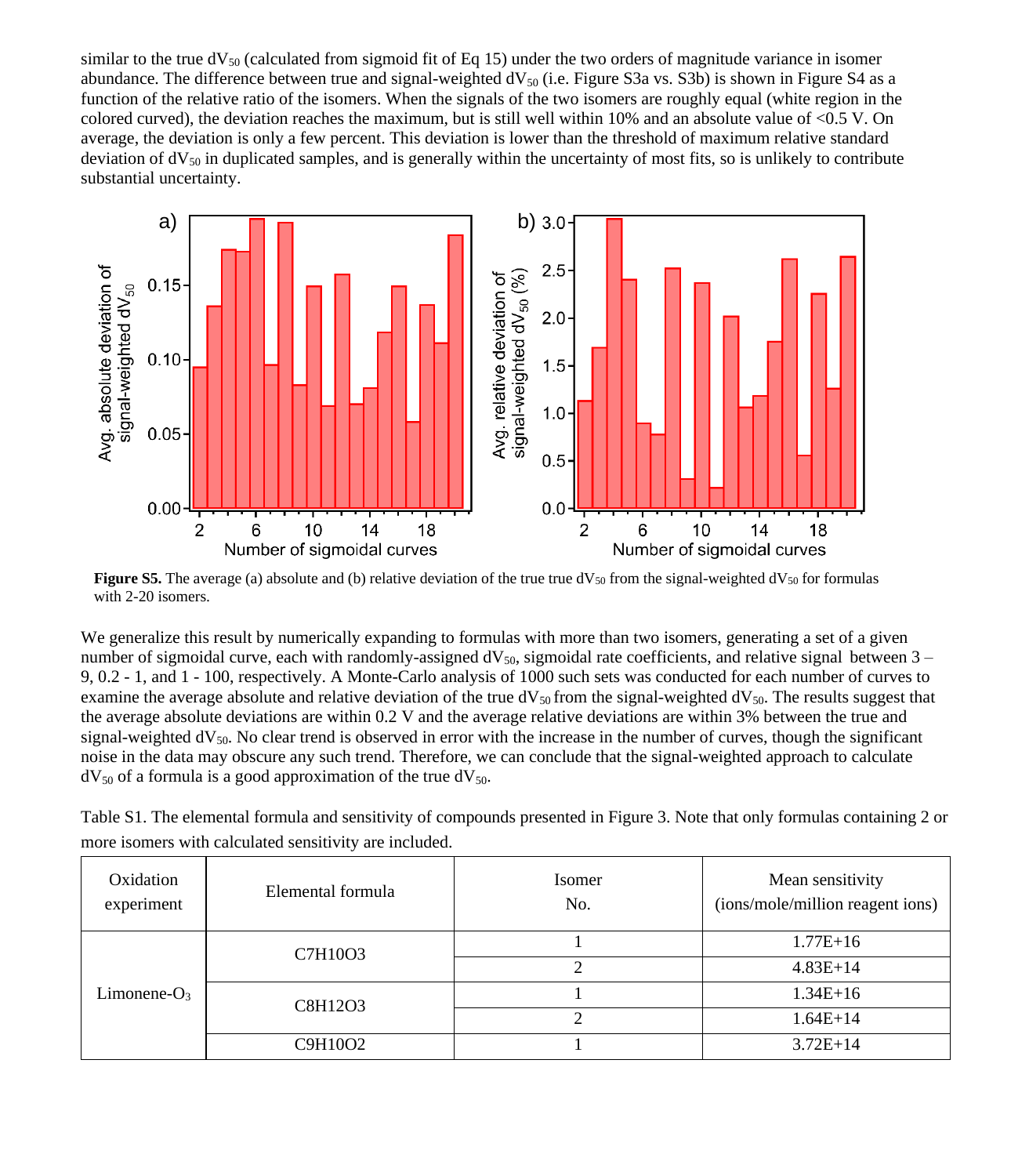|             |               | $\overline{2}$   | $1.38E+16$   |
|-------------|---------------|------------------|--------------|
|             |               | $\,1$            | $4.37E+15$   |
|             |               | $\sqrt{2}$       | $8.20E + 15$ |
|             | C9H12O4       | $\overline{3}$   | $2.43E+15$   |
|             |               | $\overline{4}$   | $6.58E+15$   |
|             |               | 5                | $1.26E+16$   |
|             |               | $\sqrt{6}$       | $8.36E+16$   |
|             |               | $\,1$            | $1.26E+16$   |
|             |               | $\sqrt{2}$       | $7.86E+16$   |
|             | C9H14O3       | $\mathfrak{Z}$   | $1.34E + 16$ |
|             |               | $\overline{4}$   | $7.18E+15$   |
|             |               | $\sqrt{5}$       | $1.37E+17$   |
|             |               | $\mathbf{1}$     | $1.32E+16$   |
|             | C9H16O3       | $\sqrt{2}$       | $1.33E+16$   |
|             |               | $\mathbf{1}$     | $1.23E+16$   |
|             | C10H14O3      | $\sqrt{2}$       | $2.94E+16$   |
|             |               | $\mathfrak{Z}$   | $1.79E+16$   |
|             |               | $\mathbf{1}$     | $9.11E + 16$ |
|             | C10H16O4      | $\boldsymbol{2}$ | $1.16E+17$   |
|             |               | 3                | $2.27E+16$   |
|             |               |                  |              |
|             |               | $\mathbf{1}$     | $1.09E + 15$ |
|             | C5H6O4        | $\sqrt{2}$       | $2.20E+14$   |
|             |               | $\mathfrak 3$    | $8.70E + 14$ |
|             | C7H10O3       | $\,1\,$          | $2.54E+16$   |
|             |               | $\sqrt{2}$       | $1.21E+16$   |
|             | C7H10O4       | $\mathbf{1}$     | $4.03E+16$   |
|             |               | $\sqrt{2}$       | $2.48E+16$   |
|             | C8H10O4       | $\mathbf{1}$     | $2.67E+16$   |
| Limonene-OH |               | $\sqrt{2}$       | $5.44E+16$   |
|             | <b>C8H8O4</b> | $\mathbf{1}$     | $4.91E+14$   |
|             |               | $\sqrt{2}$       | $5.83E+15$   |
|             |               | $\mathbf{1}$     | $5.04E+15$   |
|             |               | $\sqrt{2}$       | $3.05E+16$   |
|             | C9H12O4       | $\overline{3}$   | $4.13E+16$   |
|             |               | $\overline{4}$   | $4.90E+15$   |
|             |               | 5                | $1.54E+16$   |
|             |               | $\mathbf{1}$     | $6.37E+15$   |
|             | C9H14O3       | $\overline{2}$   | $9.28E + 15$ |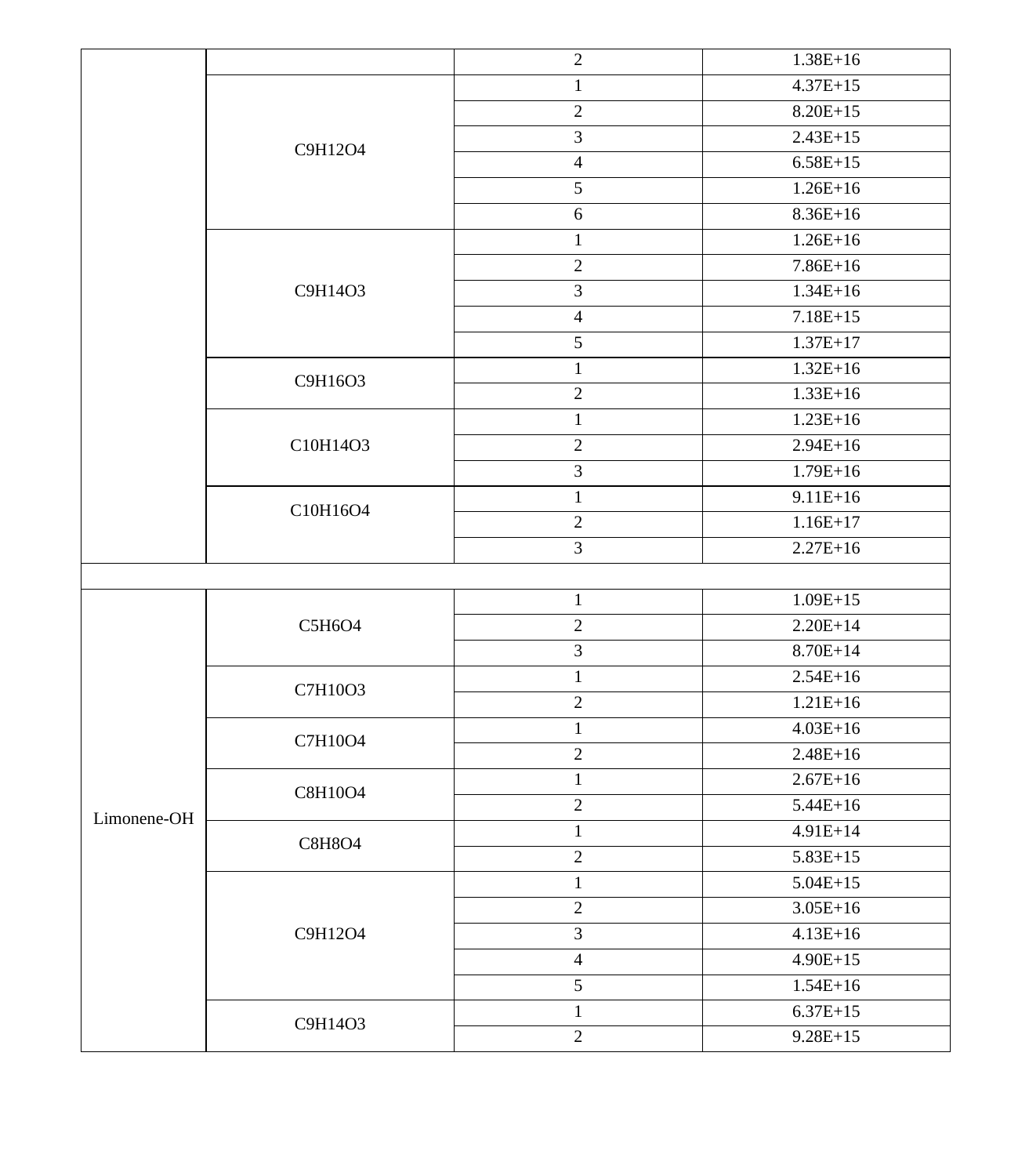|        |          | $\overline{3}$          | $4.75E+15$   |
|--------|----------|-------------------------|--------------|
|        |          | $\,1\,$                 | $3.09E+16$   |
|        |          | $\overline{2}$          | $2.56E+16$   |
|        | C9H14O4  | $\overline{3}$          | $1.30E+16$   |
|        |          | $\overline{4}$          | $6.46E+14$   |
|        |          | $\sqrt{5}$              | $1.52E+15$   |
|        | C10H14O3 | $\mathbf{1}$            | $4.83E+15$   |
|        |          | $\sqrt{2}$              | $8.15E+15$   |
|        |          | $1\,$                   | $8.13E+16$   |
|        | C10H16O4 | $\overline{2}$          | $2.52E+16$   |
|        |          | $\overline{3}$          | $6.63E+16$   |
|        |          | $\overline{4}$          | $1.75E+16$   |
|        |          |                         |              |
|        | C8H10O4  | $\mathbf{1}$            | $1.33E+15$   |
|        |          | $\sqrt{2}$              | $6.03E+16$   |
|        | C8H12O4  | $\mathbf{1}$            | $9.67E + 15$ |
|        |          | $\sqrt{2}$              | $3.55E+16$   |
|        |          | $\mathbf{1}$            | $1.84E+15$   |
|        | C9H12O4  | $\overline{2}$          | $8.78E + 15$ |
|        |          | $\overline{\mathbf{3}}$ | $6.58E+16$   |
| TMB-OH | C9H12O5  | $\mathbf{1}$            | $3.16E+15$   |
|        |          | $\sqrt{2}$              | $1.15E+16$   |
|        | C9H14O4  | $\mathbf{1}$            | $6.83E+16$   |
|        |          | $\sqrt{2}$              | $7.40E+16$   |
|        |          | $\mathbf{1}$            | $1.38E+16$   |
|        |          | $\overline{2}$          | $1.06E+16$   |
|        | C9H14O5  | $\overline{3}$          | $4.40E + 15$ |
|        |          | $\overline{4}$          | $2.00E+15$   |
|        |          | $\overline{5}$          | $1.38E + 15$ |
|        |          |                         |              |

Table S2. The elemental formula, sensitivity, and dV<sub>50</sub> of compounds presented in Figure 4. Note that only compounds with both calculated sensitivity and  $dV_{50}$  are included.

| Oxidation       | Compound | Elemental | Sensitivity<br>(ions/mole/million reagent ions) |                    | $dV_{50} (V)$ |                       |
|-----------------|----------|-----------|-------------------------------------------------|--------------------|---------------|-----------------------|
| experiment      | No.      | formula   | Mean                                            | Standard deviation | Mean          | Standard<br>deviation |
| Limonene- $O_3$ |          | C5H6O4    | $6.10E+14$                                      | $8.67E+13$         | 6.21          | 0.33                  |
|                 |          | C7H10O2   | $1.23E+15$                                      | $2.67E+14$         | 5.49          | 0.23                  |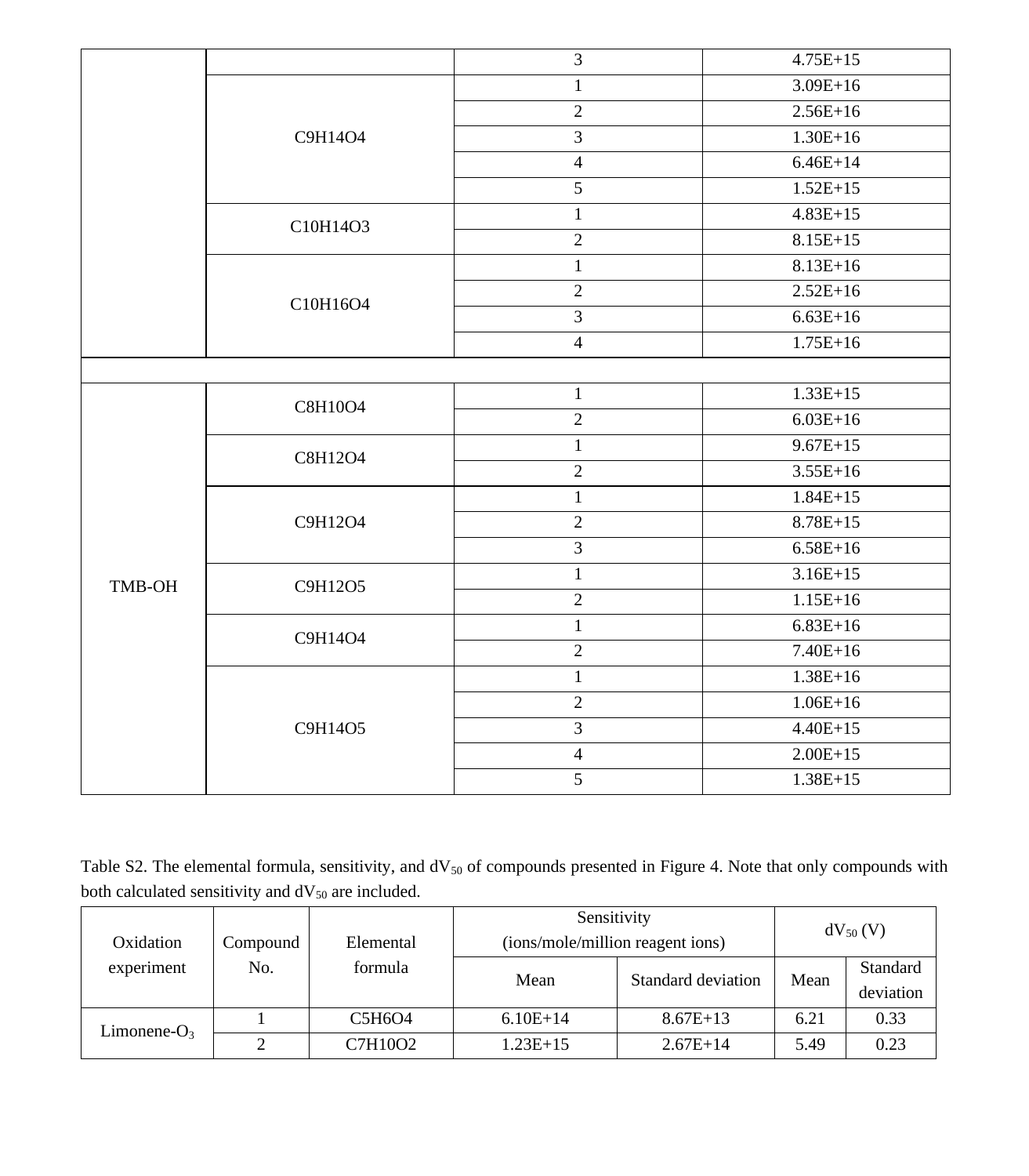|             | 3              | C7H10O3       | $4.83E+14$   | $1.16E+14$   | 5.09 | 0.29 |
|-------------|----------------|---------------|--------------|--------------|------|------|
|             | $\overline{4}$ | C7H8O4        | $1.46E+15$   | $1.24E + 14$ | 6.44 | 0.35 |
|             | 5              | C8H12O3       | $1.34E+16$   | $4.52E+14$   | 5.86 | 0.48 |
|             | 6              | C8H12O3       | $1.64E+14$   | $5.06E+13$   | 5.37 | 0.25 |
|             | $\tau$         | C8H12O4       | $3.95E+16$   | $7.77E+15$   | 6.14 | 0.21 |
|             | 8              | C9H10O2       | $3.72E+14$   | $1.49E + 14$ | 5.19 | 0.30 |
|             | 9              | C9H10O2       | $1.38E + 16$ | $1.83E+14$   | 4.64 | 0.74 |
|             | 10             | C9H12O4       | $4.37E+15$   | $9.09E + 14$ | 4.93 | 0.36 |
|             | 11             | C9H12O4       | $8.20E + 15$ | $4.30E + 14$ | 5.98 | 0.37 |
|             | 12             | C9H12O4       | $2.43E+15$   | $2.38E+14$   | 4.71 | 0.74 |
|             | 13             | C9H12O4       | $6.58E+15$   | $1.98E+15$   | 5.62 | 0.35 |
|             | 14             | C9H12O4       | $1.26E+16$   | $1.17E+15$   | 4.53 | 0.47 |
|             | 15             | C9H12O4       | $8.36E+16$   | $3.14E+16$   | 6.62 | 0.44 |
|             | 16             | C9H14O3       | $1.26E+16$   | $3.78E + 15$ | 4.87 | 0.60 |
|             | 17             | C9H14O3       | $7.86E+16$   | $5.34E+15$   | 6.25 | 0.33 |
|             | 18             | C9H14O3       | $1.34E+16$   | $1.49E+15$   | 5.19 | 0.48 |
|             | 19             | C9H14O3       | $7.18E+15$   | $1.50E+14$   | 4.49 | 0.84 |
|             | 20             | C9H14O4       | $5.77E+16$   | $3.57E+15$   | 6.39 | 0.62 |
|             | 21             | C9H16O3       | $1.32E+16$   | $2.58E+14$   | 5.43 | 0.26 |
|             | 22             | C9H16O3       | $1.33E+16$   | $1.25E+15$   | 5.20 | 0.74 |
|             | 23             | C10H14O3      | $1.23E+16$   | $9.40E + 14$ | 5.08 | 0.73 |
|             | 24             | C10H14O3      | $2.94E+16$   | $2.78E+15$   | 5.81 | 0.32 |
|             | 25             | C10H14O3      | $1.79E + 16$ | $1.51E+15$   | 5.66 | 0.42 |
|             | 26             | C10H16O4      | $9.11E + 16$ | $1.09E + 16$ | 6.96 | 0.26 |
|             | 27             | C10H16O4      | $1.16E+17$   | $2.67E+16$   | 7.51 | 0.22 |
|             | 28             | C10H16O4      | $2.27E+16$   | $5.54E+15$   | 5.97 | 0.32 |
|             |                |               |              |              |      |      |
|             | 1              | C5H6O4        | $1.09E+15$   | $1.01E+14$   | 4.97 | 0.41 |
|             | $\overline{2}$ | C5H6O4        | $8.7E + 14$  | $4.30E + 14$ | 3.61 | 0.18 |
|             | $\overline{3}$ | C7H10O3       | $2.54E+16$   | $1.24E+16$   | 4.74 | 0.52 |
|             | 4              | C7H10O3       | $1.21E+16$   | $8.53E+14$   | 5.64 | 0.24 |
|             | 5              | C7H10O4       | $4.03E+16$   | $4.31E+15$   | 5.57 | 0.24 |
| Limonene-OH | 6              | C7H10O4       | $2.48E+16$   | $4.69E+15$   | 5.64 | 0.22 |
|             | $\overline{7}$ | C8H10O4       | $2.67E+16$   | $3.69E+15$   | 4.41 | 0.41 |
|             | 8              | <b>C8H8O4</b> | $5.83E+15$   | $1.15E+15$   | 3.72 | 0.61 |
|             | 9              | C9H12O4       | $5.04E+15$   | $9.40E + 14$ | 5.27 | 0.25 |
|             | 10             | C9H12O4       | $3.05E+16$   | $5.46E+15$   | 5.34 | 0.33 |
|             | 11             | C9H12O4       | $4.13E+16$   | $8.40E+15$   | 5.66 | 0.53 |
|             | 12             | C9H14O3       | $6.37E+15$   | $1.99E+13$   | 5.35 | 0.94 |